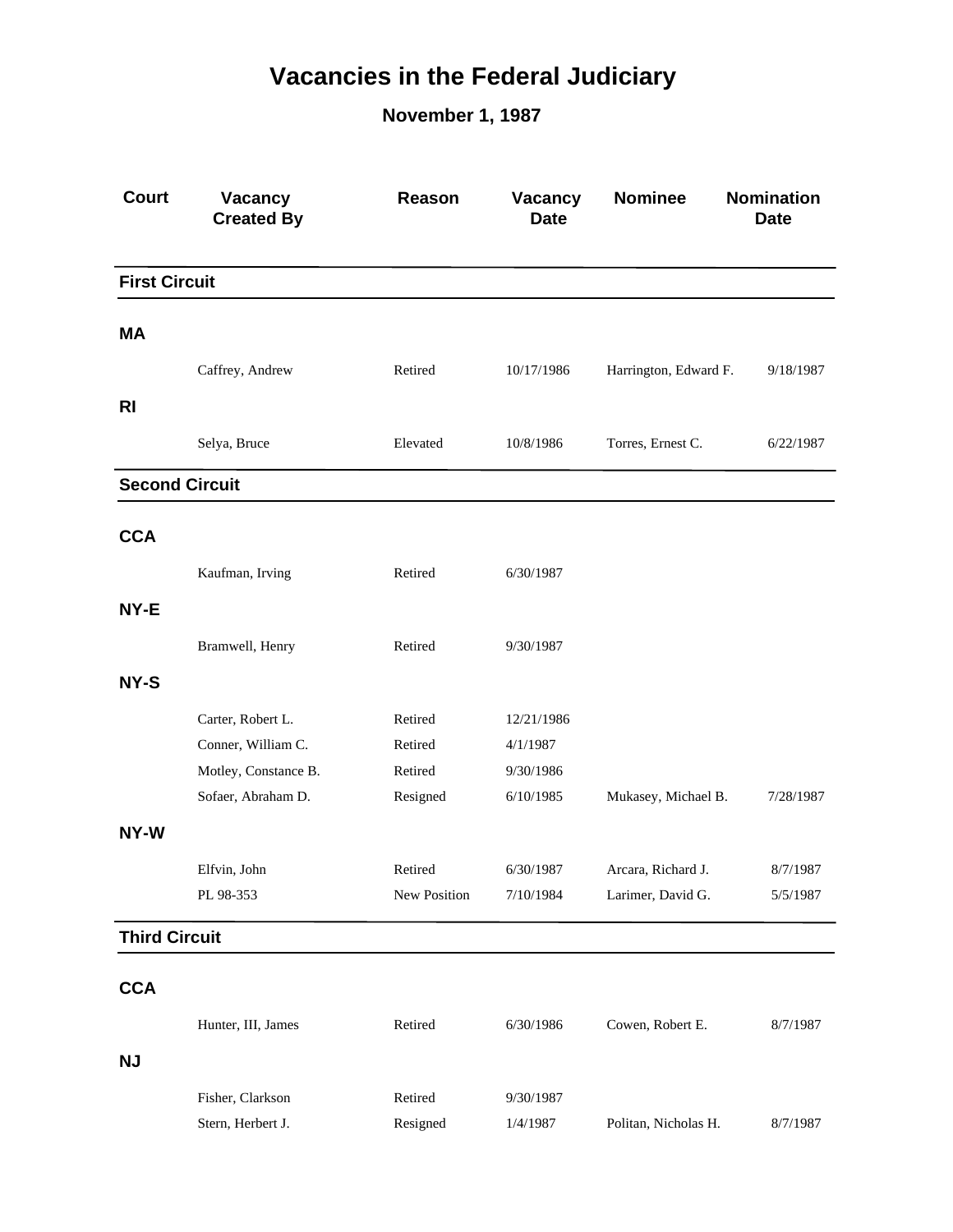| <b>Court</b>          | Vacancy<br><b>Created By</b> | Reason       | Vacancy<br><b>Date</b> | <b>Nominee</b>           | <b>Nomination</b><br><b>Date</b> |
|-----------------------|------------------------------|--------------|------------------------|--------------------------|----------------------------------|
| PA-E                  |                              |              |                        |                          |                                  |
|                       | Ditter, J. William           | Retired      | 10/19/1986             | Gawthrop, III, Robert S. | 9/30/1987                        |
|                       | Luongo, Alfred L.            | Deceased     | 7/19/1986              | Van Antwepen, Franklin   | 9/11/1987                        |
|                       | Scirica, Anthony J.          | Elevated     | 8/6/1987               |                          |                                  |
| PA-W                  |                              |              |                        |                          |                                  |
|                       | Mansmann, Carol              | Elevated     | 4/4/1985               |                          |                                  |
|                       | McCune, Barron P.            | Retired      | 4/1/1985               | Standish, William L.     | 7/1/1987                         |
|                       | Teitelbaum, Hubert I.        | Retired      | 7/2/1985               |                          |                                  |
| VI                    |                              |              |                        |                          |                                  |
|                       | Christian, Almeric           | Senior       | 12/1/1986              |                          |                                  |
| <b>Fourth Circuit</b> |                              |              |                        |                          |                                  |
| <b>MD</b>             |                              |              |                        |                          |                                  |
|                       | Kaufman, Frank A.            | Retired      | 6/16/1986              | Niemeyer, Paul V.        | 9/11/1987                        |
|                       | Young, Joseph H.             | Retired      | 8/11/1987              |                          |                                  |
| NC-E                  |                              |              |                        |                          |                                  |
|                       |                              |              |                        |                          |                                  |
|                       | PL 98-353                    | New Position | 7/10/1984              | Howard, Malcolm J.       | 9/10/1987                        |
| <b>NC-W</b>           |                              |              |                        |                          |                                  |
|                       | Sentelle, David B.           | Elevated     | 9/9/1987               | Voorhees, Richard L.     | 7/31/1987                        |
| VA-E                  |                              |              |                        |                          |                                  |
|                       | Warriner, D. Dutch           | Deceased     | 3/17/1986              |                          |                                  |
| <b>Fifth Circuit</b>  |                              |              |                        |                          |                                  |
|                       |                              |              |                        |                          |                                  |
| <b>CCA</b>            |                              |              |                        |                          |                                  |
|                       | Hill, Robert M.              | Deceased     | 10/19/1987             |                          |                                  |
|                       | PL 98-353                    | New Position | 7/10/1984              | Smith, Jerry             | 6/2/1987                         |
|                       | Tate, Jr., Albert            | Deceased     | 3/27/1986              |                          |                                  |
| <b>TX-N</b>           |                              |              |                        |                          |                                  |
|                       | Woodward, Halbert O.         | Retired      | 12/31/1986             | Cummings, Sam R.         | 7/31/1987                        |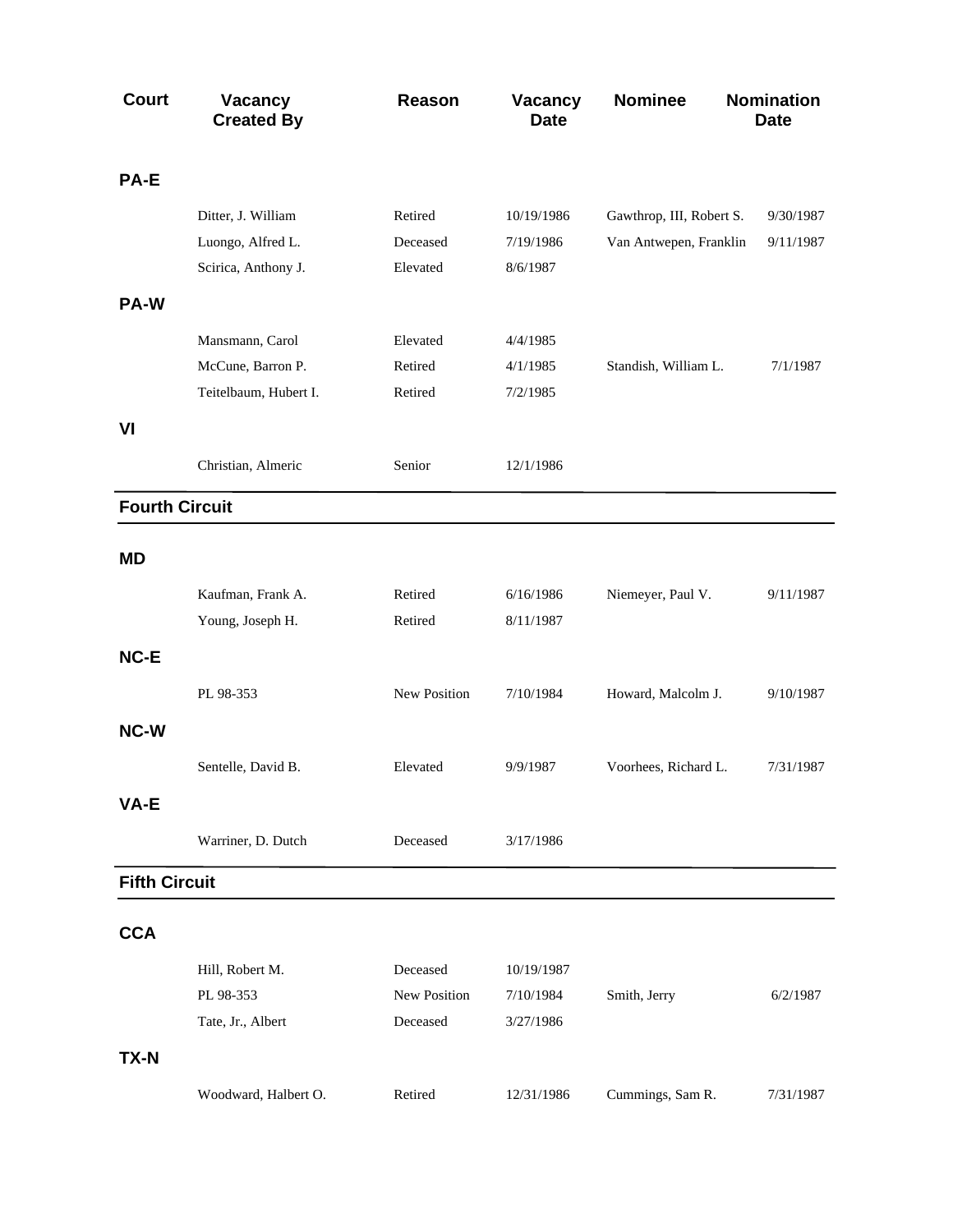| <b>Court</b>          | <b>Vacancy</b><br><b>Created By</b> | Reason   | Vacancy<br><b>Date</b> | <b>Nominee</b>     | <b>Nomination</b><br><b>Date</b> |
|-----------------------|-------------------------------------|----------|------------------------|--------------------|----------------------------------|
| TX-S                  |                                     |          |                        |                    |                                  |
|                       | Bue, Jr., Carl O.                   | Retired  | 9/1/1987               |                    |                                  |
| TX-W                  |                                     |          |                        |                    |                                  |
|                       | Sessions, William S.                | Resigned | 11/1/1987              |                    |                                  |
| <b>Sixth Circuit</b>  |                                     |          |                        |                    |                                  |
| MI-E                  |                                     |          |                        |                    |                                  |
|                       | Feikens, John                       | Retired  | 3/1/1986               | Gadola, Paul V.    | 4/23/1987                        |
| OH-S                  |                                     |          |                        |                    |                                  |
|                       | Kinneary, Joseph P.                 | Retired  | 1/1/1987               | Smith, George C.   | 7/1/1987                         |
| TN-E                  |                                     |          |                        |                    |                                  |
|                       | Taylor, Robert L.                   | Retired  | 1/15/1985              |                    |                                  |
| TN-W                  |                                     |          |                        |                    |                                  |
|                       | McRae, Robert M.                    | Retired  | 1/1/1987               | Turner, Jerome     | 7/1/1987                         |
|                       | <b>Seventh Circuit</b>              |          |                        |                    |                                  |
| IL-N                  |                                     |          |                        |                    |                                  |
|                       | Getzendanner, Susan                 | Resigned | 9/30/1987              |                    |                                  |
|                       | McMillen, Thomas R.                 | Retired  | 12/31/1984             | Conlon, Suzanne B. | 4/2/1987                         |
| $IN-N$                |                                     |          |                        |                    |                                  |
|                       | Kanne, Michael S.                   | Elevated | 5/19/1987              |                    |                                  |
| <b>Eighth Circuit</b> |                                     |          |                        |                    |                                  |
| <b>CCA</b>            |                                     |          |                        |                    |                                  |
|                       | Ross, Donald                        | Retired  | 6/13/1987              | Beam, Clarence A.  | 7/1/1987                         |
| AR-E                  |                                     |          |                        |                    |                                  |
|                       | Overton, W. Ray                     | Deceased | 7/14/1987              |                    |                                  |
| <b>MO-W</b>           |                                     |          |                        |                    |                                  |
|                       | Roberts, Ross T.                    | Deceased | 4/16/1987              | Whipple, Dean      | 9/14/1987                        |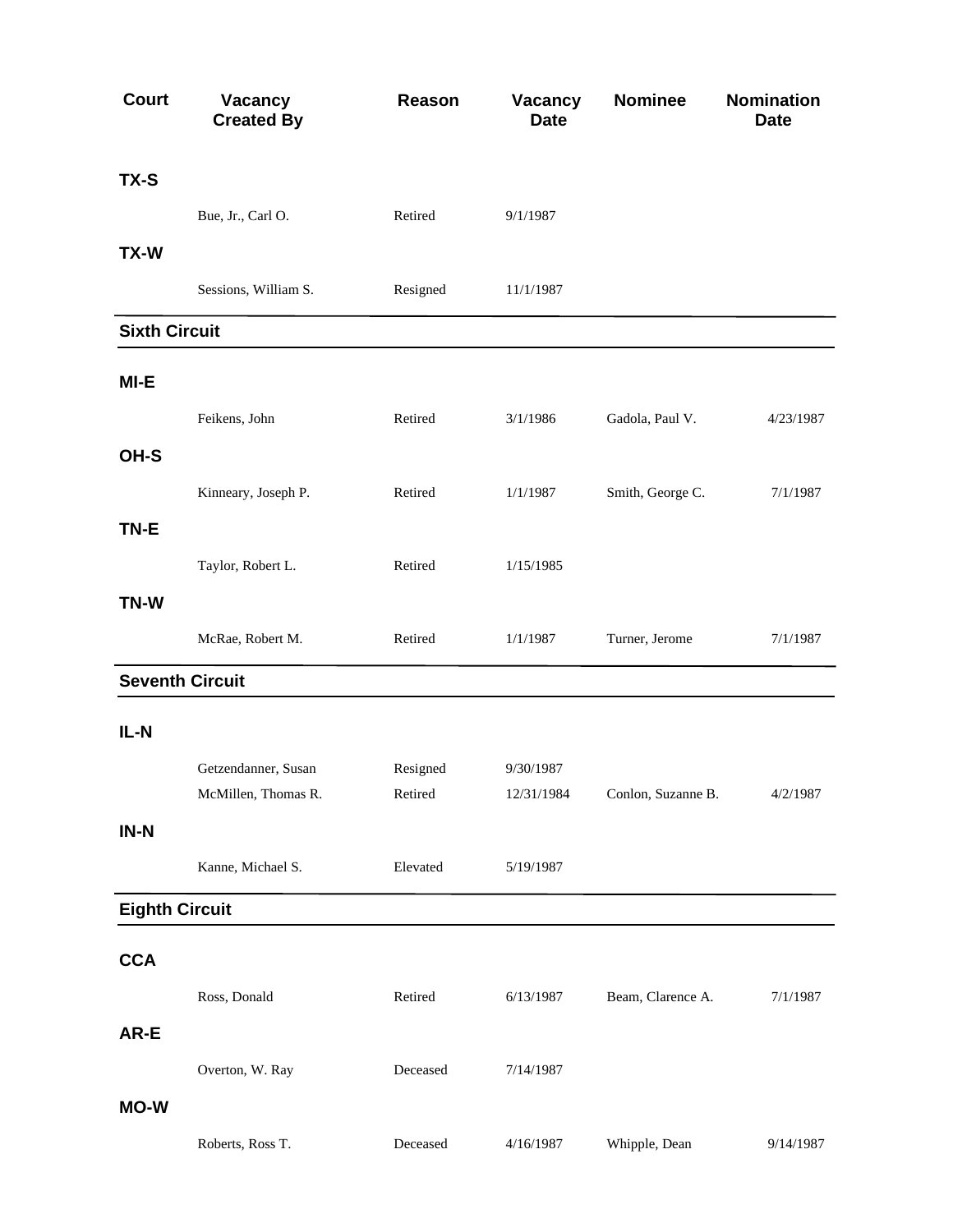| <b>Court</b>         | Vacancy<br><b>Created By</b> | Reason       | Vacancy<br><b>Date</b> | <b>Nominee</b>    | <b>Nomination</b><br><b>Date</b> |
|----------------------|------------------------------|--------------|------------------------|-------------------|----------------------------------|
| <b>ND</b>            |                              |              |                        |                   |                                  |
|                      | Benson, Paul                 | Retired      | 12/31/1985             | Webb, Rodney S.   | 5/5/1987                         |
| <b>Ninth Circuit</b> |                              |              |                        |                   |                                  |
| <b>CCA</b>           |                              |              |                        |                   |                                  |
|                      | Ferguson, Warren J.          | Retired      | 8/1/1986               |                   |                                  |
|                      | Sneed, Joseph                | Retired      | 7/21/1987              | Trott, Stephen S. | 8/7/1987                         |
| <b>CA-N</b>          |                              |              |                        |                   |                                  |
|                      | Conti, Samuel                | Retired      | 10/31/1987             |                   |                                  |
|                      | Williams, Spencer            | Retired      | 2/24/1987              |                   |                                  |
| HI                   |                              |              |                        |                   |                                  |
|                      | King, Samuel P.              | Retired      | 11/30/1984             |                   |                                  |
| WA-W                 |                              |              |                        |                   |                                  |
|                      | McGovern, Walter T.          | Retired      | 9/30/1987              |                   |                                  |
|                      | Voorhees, Donald             | Retired      | 12/1/1986              | Dwyer, William L. | 7/28/1987                        |
| <b>Tenth Circuit</b> |                              |              |                        |                   |                                  |
| <b>CCA</b>           |                              |              |                        |                   |                                  |
|                      | Barrett, James E.            | Retired      | 4/8/1987               | Brorby, Wade      | 8/7/1987                         |
|                      | Doyle, William E.            | Retired      | 12/28/1984             |                   |                                  |
| $\mathbf{CO}$        |                              |              |                        |                   |                                  |
|                      | Moore, John P.               | Elevated     | 5/14/1985              |                   |                                  |
|                      | PL 98-353                    | New Position | 7/10/1984              |                   |                                  |
| <b>NM</b>            |                              |              |                        |                   |                                  |
|                      | Bratton, Howard              | Retired      | 2/5/1987               | Parker, James A.  | 7/10/1987                        |
|                      | <b>Eleventh Circuit</b>      |              |                        |                   |                                  |

## **CCA**

Godbold, John C. Retired 10/23/1987